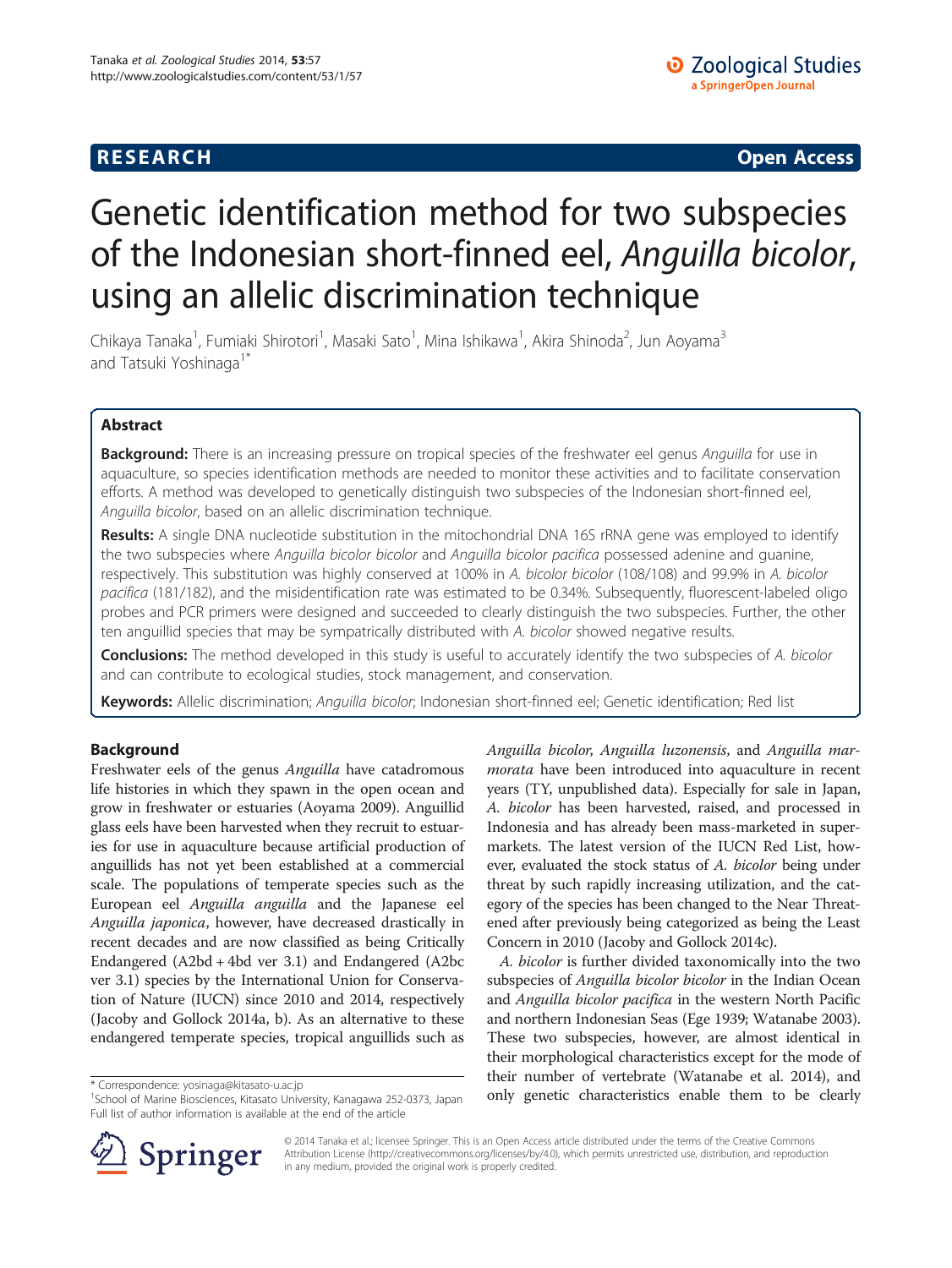divided into different subspecies. Currently, the most reliable information for distinguishing the two subspecies of A. bicolor is DNA nucleotide substitutions in a hypervariable region of the d-loop in their mitochondrial DNA (Minegishi et al. [2012\)](#page-6-0).

Despite being genetically different, the latest assessment by the IUCN (ver 2014.1) considered the subspecies of some anguillids including A. bicolor together, due to a lack of basic ecological information for each subspecies (Jacoby and Gollock [2014c](#page-6-0)). Filling in such major gaps in the information such as species range and stock status available about tropical anguillids is critical to establish an effective management plan for these commercially utilized freshwater eels. However, one of the major obstacles for the ecological study in the tropical anguillid species is that the species identification with morphological characteristics is impossible (Ege [1939;](#page-6-0) Watanabe [2003](#page-6-0)). Accordingly, in this study, we developed a method to genetically distinguish the two subspecies of A. bicolor using a subspecies-specific DNA nucleotide substitution detected by an allelic discrimination analysis based on polymerase chain reaction (PCR). Because the glass eels of other anguillid species have been collected as bycatch with A. bicolor in tropical regions and introduced to aquaculture as unidentified mixed anguillid species in Japan (TY, unpublished data), the ability of the method to distinguish the two subspecies of A. bicolor from the other sympatrically distributed species in the Indian Ocean and the western North Pacific was also examined. The method developed in this study achieves a high-throughput analysis in a few hours and thus can be applied for both scientific and commercial purposes.

# Methods

## Specimens

Glass eels of A. bicolor were collected at two localities where only one of the two subspecies was known to recruit (Ege [1939;](#page-6-0) Watanabe [2003](#page-6-0); Minegishi et al. [2012](#page-6-0)). The A. bicolor bicolor specimens were collected at the coast of the Sukabumi, West Java, Indonesia in September 2013 and imported to Japan for aquaculture ( $n =$ 108). The *A. bicolor pacifica* specimens were collected at the river mouth of the Cagayan River, northern Luzon, Philippines in November and December 2011 ( $n = 182$ ) (Aoyama et al. [2014\)](#page-6-0). Species identification of the specimens was carried out by determining partial DNA nucleotide sequences of the d-loop in the mitochondrial DNA for randomly selected sub-samples (A. bicolor bi*color, n* = 23 from Indonesia; A. *bicolor pacifica*,  $n = 28$ from Philippines). PCR primers of L15774 (5′-ACA TGA ATT GGA GGA ATA CCA GT-3′; Shields and Kocher [1991\)](#page-6-0) and H16498aj (5′-CCT GAA ATA GGA ACC AAA TG-3′; modified from the original H16498 in Kocher et al. [1989\)](#page-6-0) were used as described in detail elsewhere (Yoshinaga et al. [2011, 2014\)](#page-6-0).

# Designing PCR primers and probe for allelic discrimination

To design PCR primers and a probe for the allelic discrimination of the two subspecies of A. bicolor, the DNA nucleotide sequences of the 16S rRNA gene of the presently known 19 species/subspecies of the genus Anguilla were compared (Figure [1\)](#page-2-0). The 16S rRNA gene was employed because the rate of intra- and interspecies substitutions was found to be adequate from the previous studies to establish a reliable method (Yoshinaga et al. [2011](#page-6-0), [2014;](#page-6-0) Aoyama et al. [2014](#page-6-0)). A single DNA nucleotide substitution at the 1,318th position in the full-length 16S rRNA gene (1,704 bp; A. bicolor bicolor, AP007236; A. bicolor pacifica, AP007237) was employed as the subspecies-specific nucleotide variation where A. bicolor bicolor and A. bicolor pacifica possessed adenine (A) and guanine (G), respectively (Figure [1\)](#page-2-0). Subsequently, forward and reverse primers were designed to amplify the region including the subspecies specific site: AD-Abic-16S-F1278v2, 5′-AAC CCC CAC GAG GAA CC-3′; AD-Abic-16S-R1420, 5′-GGG AAA GGA TTG CGC TGT TA-3′ (Figure [1](#page-2-0)). The 3′-end nucleotide of the forward primer was variable between the two subspecies of A. bicolor with cytosine (C) and the other 17 species/subspecies with thymine (T) or gap. TaqMan minor groove binder (MGB; Applied Biosystems, Foster City, CA, USA) oligo probes were designed to specifically distinguish the specific substitution in the two subspecies: AD-BBI-16S-p, 5′-VIC-AAG CCA AGA AAT ACA CCT CT-NFQ-MGB-3′ for A. bicolor bicolor; AD-BPA-16S-p, 5′-FAM-AAG CCA AGA GAT ACA CCT CT-NFQ-MGB-3′ for A. bicolor pacifica (Figure [1\)](#page-2-0). The 5′-end of these probes was modified with fluorescent reporter dyes of VIC and FAM, respectively, and the 3′-end with non-fluorescent quencher (NFQ), to observe the amplification by a real-time monitoring thermal cycler.

## Intra- and inter-subspecies nucleotide variation

To determine the intra- and inter-subspecies DNA nucleotide variation in the region for the allelic discrimination, partial DNA nucleotide sequences of the 16S rRNA gene were analyzed for A. bicolor bicolor  $(n = 108)$ and A. bicolor pacifica  $(n = 182)$  with universal PCR primers of 16S-ar and 16S-br (5′-CGC CTG TTT ATC AAA AAC AT-3′ and 5′-CTC CGG TTT GAA CTC AGA TCA-3′, respectively; Palumbi et al. [1991](#page-6-0)). The specimens with a unique haplotype were further analyzed by determining the DNA nucleotide sequence of the d-loop region to confirm the subspecies identification.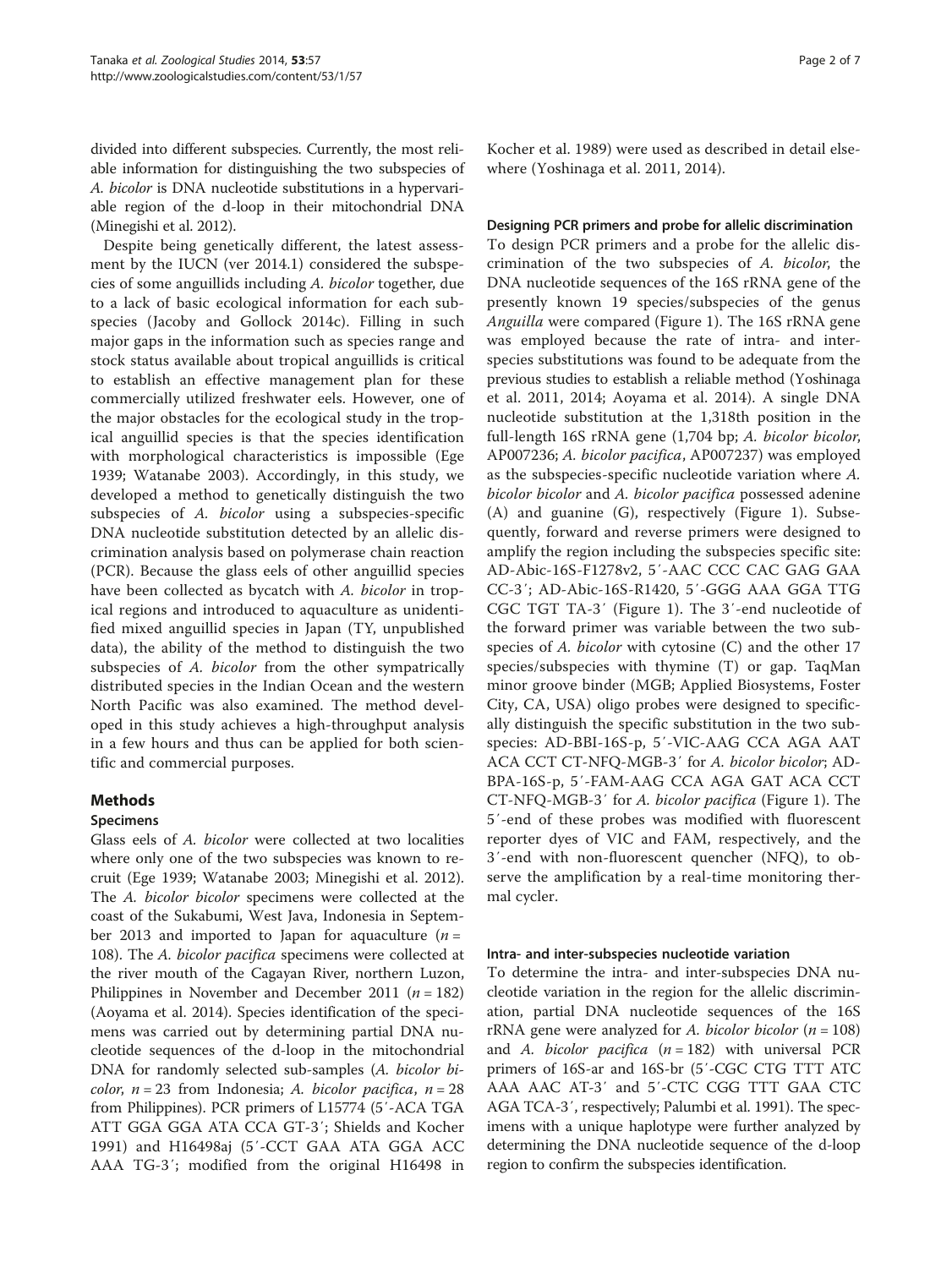<span id="page-2-0"></span>

# Sensitivity and specificity of the allelic discrimination

To verify the capabilities of the method developed in this study, four kinds of tests were performed: (1) To determine the sensitivity of the method, a serial dilution between 10 ng/μL and 10 fg/μL, resulting in a range between 50 ng and 50 fg in each reaction, of the total genomic DNA was used in the assay. The total genomic DNA was prepared using a DNeasy Blood & Tissue Kit (Qiagen, Venlo, the Netherlands), and the DNA concentration was quantified

using a Qubit Fluorometric Quantitiation system with a dsDNA HS Assay Kit (Life Technologies, Waltham, MA, USA). (2) Three and four haplotypes in A. bicolor bicolor and A. bicolor pacifica, respectively (see the '[Results](#page-3-0)' section), were tested at the DNA concentration of 1 ng/ μL each (5 ng in each reaction). (3) To achieve a highthroughput and cost-effective method, the template DNA was prepared by a HotSHOT method (Truett et al. [2000](#page-6-0)) with a slight modification. A small portion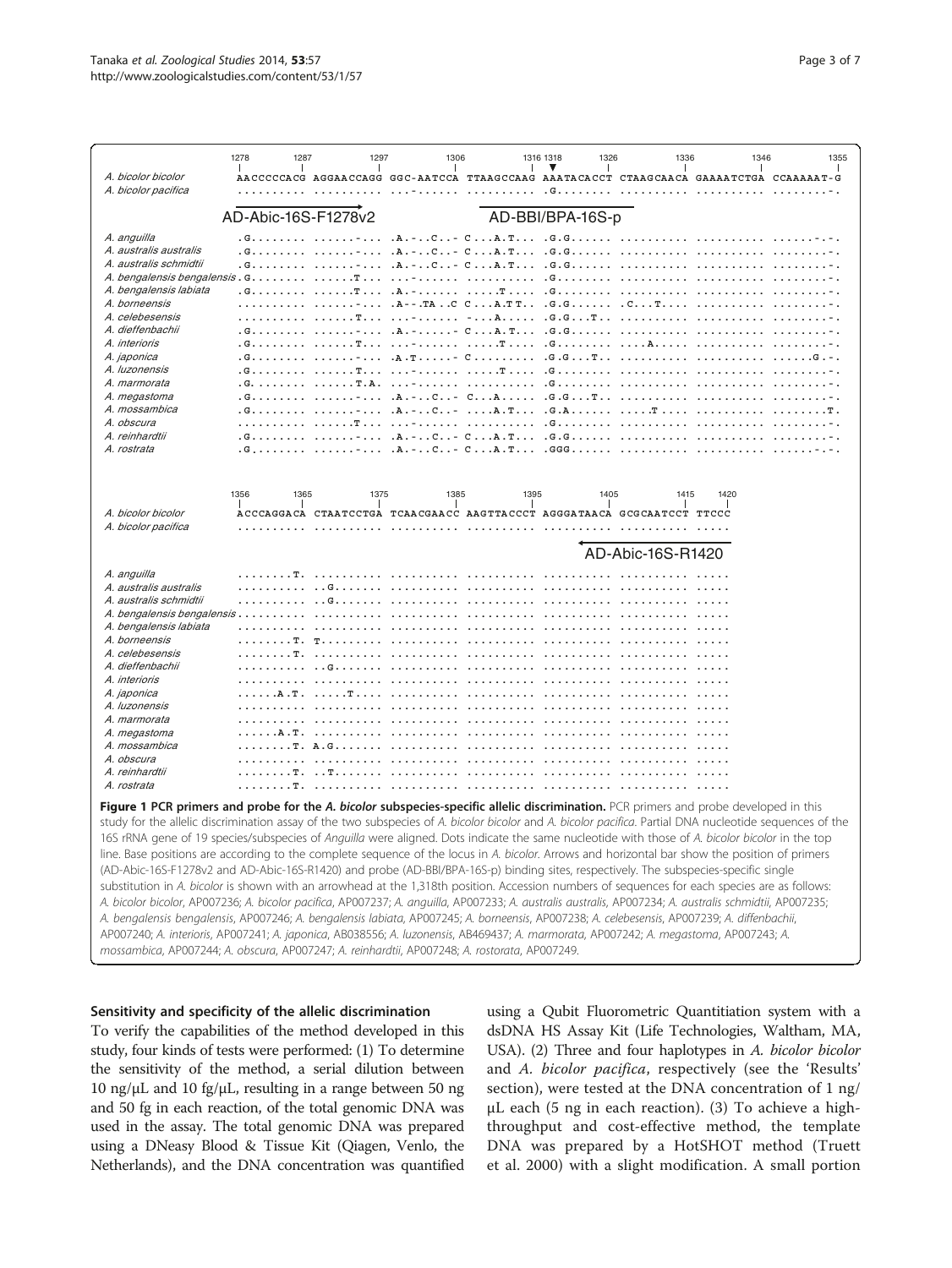<span id="page-3-0"></span>of tissue was boiled in 50 μL of 50 mM sodium hydroxide at 95°C for 20 min, neutralized with 5 μL of 1 M Tris–HCl, pH 8, and then the supernatant was used for the allelic discrimination. (4) As the other anguillid species that are commercially harvested with A. bicolor, the Indian Ocean species of Anguilla bengalensis bengalensis, Anguilla bengalensis labiata, Anguilla mossambica, and the western North Pacific species of Anguilla celebesensis, Anguilla japonica, Anguilla luzonensis, and the common or possibly present species in the two oceans of Anguilla borneensis, Anguilla interioris, Anguilla marmorata, and Anguilla obscura were examined at the DNA concentration of 1 ng/ $\mu$ L each (5 ng in each reaction).

A total of 20 μL of reaction contained 10 μL of a Taq-Man Universal PCR master mix (Applied Biosystems), 0.4 μM each AD-Abic-16S-F1278v2 and AD-Abic-16S-R1420 primers, 3.8 pmol each of the AD-BBI-16S-p and AD-BPA-16S-p probes, and 5 μL of template DNA. The reaction was carried out with an ABI PRISM 7000/7300 Sequence Detection Systems (Applied Biosystems) with a thermal profile of an initial step at 50°C for 2 min and 95°C for 10 min, and then 50 cycles of 95°C for 15 s, 60°C for 15 s, and 72°C for 45 s. The allelic discrimination analyses were performed according to the manufacturer's protocol (Applied Biosystems).

# Results

## Haplotypes

A total of three and four haplotypes were identified in A. bicolor bicolor (BBI-HT1-3;  $n = 108$ ) and A. bicolor pacifica (BPA-HT1-4;  $n = 182$ ), respectively (Figure 2). In both of the two subspecies, the most frequent types (BBI-HT1, 97.2%; BPA-HT1, 97.8%) were the same with those used for the primer and probe design (Figure [1](#page-2-0)). In A. bicolor bicolor, one DNA nucleotide substitution was found in the probe binding region (1,320th in BBI-HT2, 0.9%), and another one was between the probe and reverse primer binding sites (1,368th in BBI-HT3, 1.9%) (Figure 2). The DNA nucleotide substitutions in A. bicolor pacifica were all in the probe binding region, and one haplotype was identical with the BBI-HT1 in A. bicolor bicolor (BPA-HT2, 0.5%). The other two types were unique among the seven types found in this study (1,320th in BPA-HT3, 1.1%; 1,323rd in BPA-HT4, 0.5%), respectively. Accordingly, it was found that a single DNA nucleotide substitution at 1,318th site of the 16S rRNA gene was highly conserved in the two subspecies of A. bicolor, except for the BPA-HT2 in A. bicolor pacifica (Figure 2).

The DNA nucleotide sequences of the seven haplotypes were deposited in the DDBJ/EMBL/GenBank databases with accession numbers of AB971267 to AB971269

| Consensus                                                                                                                                                                                                                                                                                                                                                                                                                                                                                                                              | 1278<br>1287 | 1297<br>AACCCCCACG AGGAACCAGG GGCAATCCAT TAAGCCAAGA RAYACRCCTC TAAGCAACAG AAAATCTGAC CAAAAATGAC | 1307 |  | 1318<br>1327 | 1337 | 1347                                 | 1357                                       |
|----------------------------------------------------------------------------------------------------------------------------------------------------------------------------------------------------------------------------------------------------------------------------------------------------------------------------------------------------------------------------------------------------------------------------------------------------------------------------------------------------------------------------------------|--------------|-------------------------------------------------------------------------------------------------|------|--|--------------|------|--------------------------------------|--------------------------------------------|
| AD-Abic-16S-F1278v2<br>AD-BBI/BPA-16S-p                                                                                                                                                                                                                                                                                                                                                                                                                                                                                                |              |                                                                                                 |      |  |              |      |                                      |                                            |
| BBI-HT1<br>BBI-HT2<br>BBI-HT3                                                                                                                                                                                                                                                                                                                                                                                                                                                                                                          |              |                                                                                                 |      |  |              |      |                                      |                                            |
| BPA-HT1<br>BPA-HT2<br>BPA-HT3<br>BPA-HT4                                                                                                                                                                                                                                                                                                                                                                                                                                                                                               |              |                                                                                                 |      |  |              |      |                                      |                                            |
| 1358<br>1367<br>1377<br>1387<br>1397<br>1407<br>1420<br>1417<br>CCAGGACACT RATCCTGATC AACGAACCAA GTTACCCTAG GGATAACAGC GCAATCCTTT CCC<br>Consensus<br>AD-Abic-16S-R1420                                                                                                                                                                                                                                                                                                                                                                |              |                                                                                                 |      |  |              |      |                                      |                                            |
| BBI-HT1<br>BBI-HT2<br>BBI-HT3                                                                                                                                                                                                                                                                                                                                                                                                                                                                                                          |              |                                                                                                 |      |  |              |      | $n = 105$<br>$n=1$<br>$n=2$          | (97.2 %)<br>(0.9 %)<br>$(1.9\%)$           |
| BPA-HT1<br>BPA-HT2<br>BPA-HT3<br>BPA-HT4                                                                                                                                                                                                                                                                                                                                                                                                                                                                                               |              |                                                                                                 |      |  |              |      | $n = 178$<br>$n=1$<br>$n=2$<br>$n=1$ | (97.8%<br>(0.5 %)<br>$(1.1\% )$<br>(0.5 %) |
| Figure 2 Partial DNA nucleotide sequences of seven haplotypes in the two subspecies of A. bicolor. Partial DNA nucleotide sequences of<br>the 16S rRNA gene for seven haplotypes in the region of the allelic discrimination (143 bp) in A. bicolor bicolor and A. bicolor pacifica. Dots<br>indicate the same nucleotides with the consensus shown in the top line. Haplotypes identified in both A. bicolor bicolor (BBI-HT1-3) and A. bicolor<br>pacifica (BPI-HT1-4) are shown with their frequencies at the end of the sequences. |              |                                                                                                 |      |  |              |      |                                      |                                            |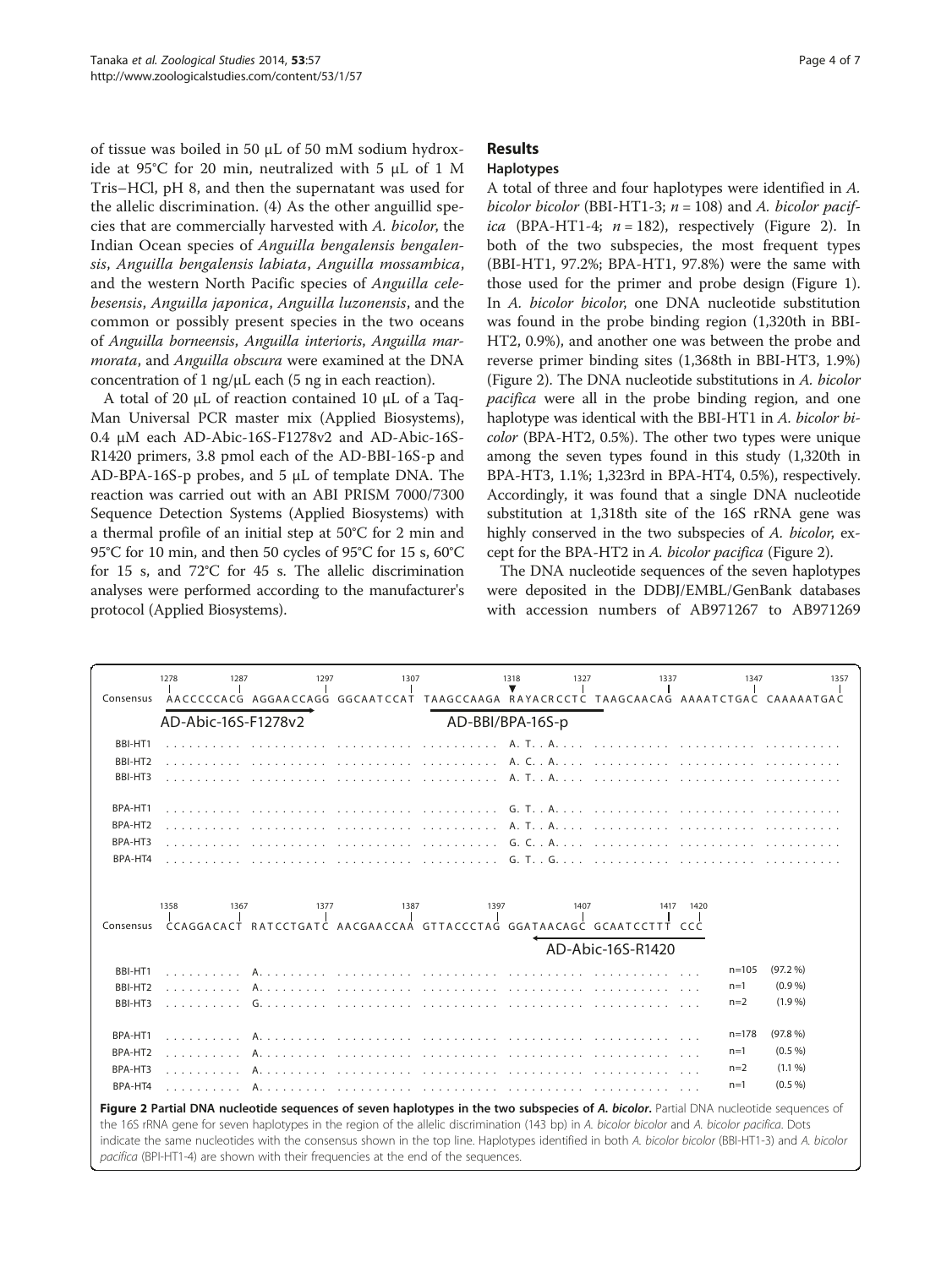(BBI-HT1-3 in A. bicolor bicolor) and AB971270 to AB971273 (BPA-HT1-4 in A. bicolor pacifica).

#### Allelic discrimination analyses

Sensitivity of the allelic discrimination assay was examined in the range of 50 fg to 50 ng of genomic DNA in each reaction, and higher fluorescence intensities were observed in the reaction with a larger amount of the template DNA (Figure [3](#page-5-0)a). The two subspecies of A. bicolor were found to be clearly discriminated when the total genomic DNA amount of larger than 50 pg was used in the reaction (symbols a-d in Figure [3a](#page-5-0)).

In the second test, among the total seven haplotypes in A. bicolor, one haplotype of BPA-HT2 in A. bicolor pacifica was wrongly discriminated as A. bicolor bicolor as was predicted from its nucleotide substitution at the 1,318th position (Figure [2](#page-3-0)), while the other six haplotypes were precisely identified as each subspecies (Figure [3b](#page-5-0)).

When the total genomic DNA prepared by the Hot-SHOT method was applied in the reaction, no amplification was observed. In contrast, 1/10 dilution of the supernatant with water significantly improved the amplification and resulted in the successful discrimination (data not shown). The DNA concentrations for the 1/10 diluted supernatant, determined by the Qubit system, were  $234.7 \pm 106.5$  pg/ $\mu$ L (average  $\pm$  s.d.; range, 56.8 to 354.0;  $n = 10$ ) and were found to be in the range determined by the sensitivity test (Figure [3](#page-5-0)a).

The other ten anguillid species were tested with the primers and probe designed for A. bicolor, and all were discriminated as being negative (Figure [3c](#page-5-0)).

# **Discussion**

DNA nucleotide sequencing provides the most reliable results for species identification in the genus Anguilla, but it requires a high cost in time and labor and stable environment for sophisticated laboratory equipments (Yoshinaga et al. [2014](#page-6-0); Aoyama et al. [2014](#page-6-0)). To compensate for these disadvantages, alternative methods such as the species-specific PCR have been developed. Watanabe et al. [\(2004\)](#page-6-0) and Minegishi et al. [\(2009](#page-6-0)) developed a method to identify egg or larval specimens of the Japanese eel A. japonica onboard during oceanic sampling surveys of the spawning area by using an A. japonica-specific fluorescent-labeled probe, and this contributed to the discovery of naturally spawned eggs of this species for the first time (Tsukamoto et al. [2011](#page-6-0); Yoshinaga et al. [2011](#page-6-0)). Itoi et al. ([2005\)](#page-6-0) also reported a method to distinguish the commercially distributed species of A. japonica and A. anguilla using specific probes for each species. In addition, to identify seven species/subspecies of Anguilla in Indonesian waters, Fahmi et al. [\(2013](#page-6-0)) used PCR primers specific to each species/subspecies. Batch analysis based on the species-specific PCR primer to verify the presence of A. *japonica* has also been recently reported (Suzuki et al. [2011](#page-6-0)).

In this study, we developed a method to distinguish the two subspecies of A. bicolor whose morphological characteristics are not sufficient to identify them accurately. To determine the subspecies-specific DNA nucleotide substitution, we compared the sequences of the partial fragments of the mitochondrial 16S rRNA gene and detected a transition substitution of adenine and guanine, which were specific to A. bicolor bicolor and A. bicolor pacifica, respectively (Figure [1](#page-2-0)), except for the rare haplotype found in A. bicolor pacifica (Figure [2](#page-3-0)). Subsequently, we designed fluorescent-labeled oligo probes to detect the subspecies-specific single DNA nucleotide substitution by the allelic discrimination method. In PCRbased identification methods, the DNA nucleotide substitutions in a single species (intra-species variation) should be carefully taken into account, especially to distinguish genetically closed groups such as subspecies. However, it is hard to comprehensively catalog the haplotypes in each species due to a sampling difficulty especially in the tropical anguillid species whose species ranges are not yet known. On the other hand, A. bicolor bicolor and A. bicolor pacifica distribute widely in the Indian Ocean and the western North Pacific, but each subspecies shares common gene pool even for the A. bicolor bicolor present at the western and eastern sides of the Indian Ocean (Minegishi et al. [2012](#page-6-0)). This allowed us to assume that the specimens of the two subspecies collected at a single locality in the Indian Ocean (Indonesia) and the western North Pacific (Philippines) represented the genetic characteristics of each subspecies. We examined intra-subspecies variation with a large number of specimens of both A. bicolor bicolor and A. bicolor pacifica and identified three and four haplotypes, respectively (Figure [2](#page-3-0)). Frequencies of each haplotype were strongly skewed, and the commonest type was present in more than 97% of the individuals in each subspecies. One haplotype in A. bicolor pacifica (BPA-HT2), however, possessed the substitution of the A. bicolor bicolor type and resulted in the misidentification by the allelic discrimination (Figure [3](#page-5-0)b). On the other hand, the other haplotypes were clearly discriminated even though the substitution existed in the probe binding region (Figure [2](#page-3-0)). Accordingly, among the 290 specimens of A. bicolor examined in this study, only 1 specimen had a substitution causing misidentification, and thus, an error rate was estimated to be 0.34% (1/290).

In the allelic discrimination assay with the HotSHOT method, 1/10 dilution of the supernatant yielded stable results, probably due to an unidentified inhibiting factor(s) in the original solution since the method did not guarantee the uncontaminated DNA fraction, but is still suitable for the PCR (Truett et al. [2000](#page-6-0)). The HotSHOT method does not require a digestion enzyme or purification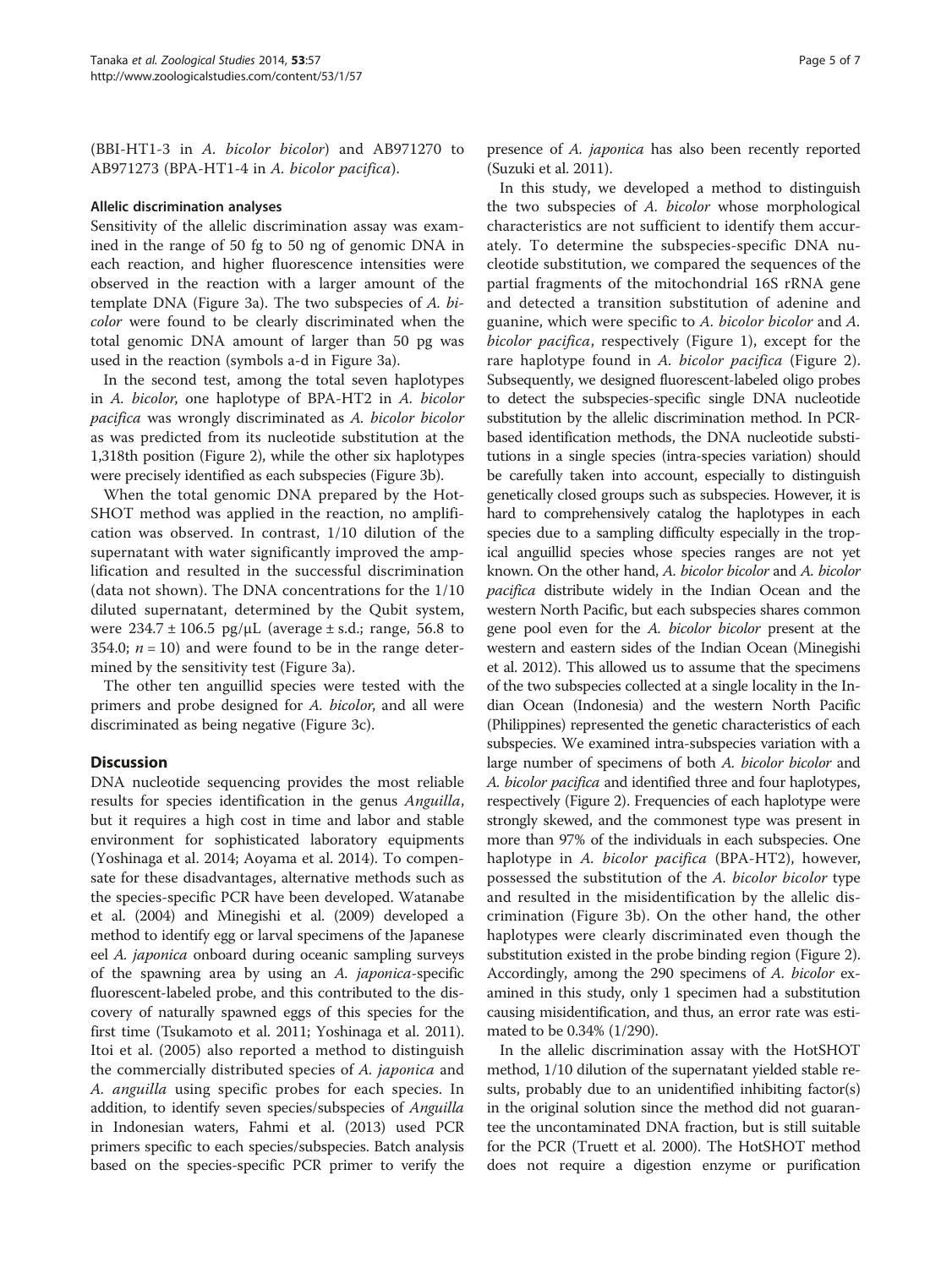<span id="page-5-0"></span>



column and is appropriate for a low-cost and highthroughput allelic discrimination assay.

We also tested the ability of the method to distinguish the two subspecies of A. bicolor from the other anguillid species. Ten species, which have been known to sympatrically recruit with A. bicolor (Ege [1939;](#page-6-0) Watanabe [2003](#page-6-0); Yoshinaga et al. [2014\)](#page-6-0), were examined, and all showed negative results (Figure 3c). This might be due to mismatch at the 3′-end of the forward primer (Figure [1\)](#page-2-0), and PCR amplification did not occur, or did with significantly lesser efficiency, in the other species. However, careful attention should be paid to apply the method to the other species, because haplotypes have been almost solely studied in temperate species such as the Japanese eel A. japonica and the European eel A. anguilla, and information on tropical species is scarce. Future investigation of haplotype diversity is essential to evaluate the usefulness of the method to be used for the other anguillid species of A. bicolor.

# Conclusions

The Indonesian archipelago has been known to have the highest species richness of anguillid eels, and 7 (Aoyama et al. [2001\)](#page-6-0) or 9 (Sugeha et al. [2008](#page-6-0)) among the total of 19 species/subspecies have been reported to occur. These include the two subspecies of A. bicolor, but the boundary or overlapping parts of the ranges of the two subspecies have not yet been established. Areas that have currents from both the Indian Ocean and North Pacific, such as Malaysia and Thailand, may have some recruitment of either or both of the two A. bicolor subspecies. There has been some progress in the ecological study of A. bicolor bicolor (Chino and Arai [2010a](#page-6-0), [b](#page-6-0); Arai et al. [2012](#page-6-0), [2013](#page-6-0); Arai and Chino [2013](#page-6-0)), and this should be expanded to cover the wider distribution range of this species in the Indian Ocean and the western North Pacific to accumulate information for assessing its population status. The method developed in this study can be helpful to clarify the distribution ranges of the two subspecies of A. bicolor,